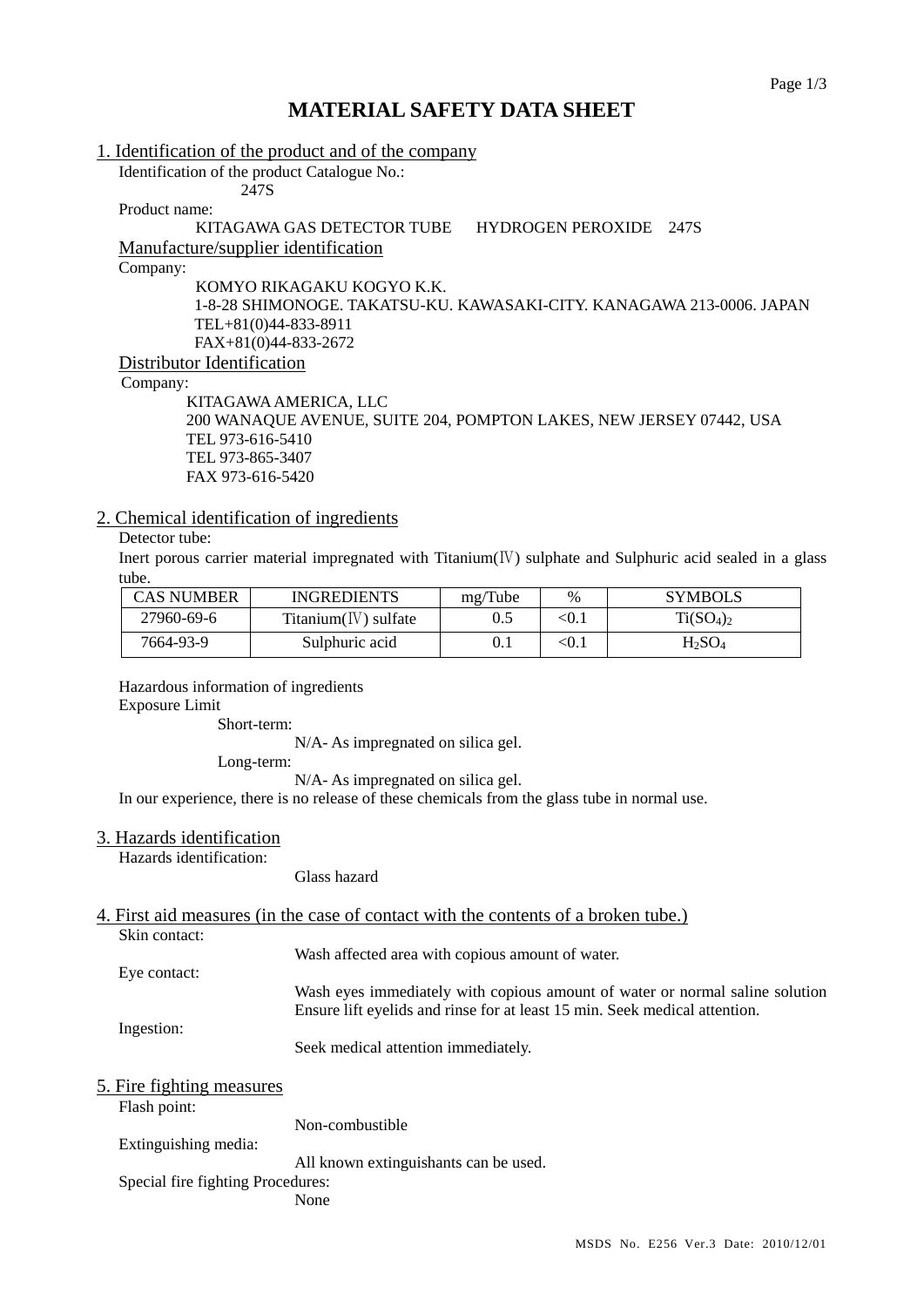Unusual fire & Explosion hazards:

Negligible fire hazard when exposed to heat or flame.

|  | 6. Accidental release measures<br>Personal protection:                                                                                                                                                                                                                   |                                                                                                                                                                                                                                                    |
|--|--------------------------------------------------------------------------------------------------------------------------------------------------------------------------------------------------------------------------------------------------------------------------|----------------------------------------------------------------------------------------------------------------------------------------------------------------------------------------------------------------------------------------------------|
|  |                                                                                                                                                                                                                                                                          | Do not pick up broken glass with bare hands if the tube is broken. Cover with<br>inert absorbent such as vermiculite. Sweep up and contain for waste disposal.                                                                                     |
|  | 7. Handling and storage<br>Handling & use:                                                                                                                                                                                                                               |                                                                                                                                                                                                                                                    |
|  |                                                                                                                                                                                                                                                                          | Ensure the instructions for use are followed. Safety glasses and gloves should be<br>worn to prevent injury from splintering glass.                                                                                                                |
|  | Storage:                                                                                                                                                                                                                                                                 | Keep away from direct sunlight and store at 0-10 degree C.                                                                                                                                                                                         |
|  | 8. Exposure control/personal protection<br>Respiratory protection:                                                                                                                                                                                                       |                                                                                                                                                                                                                                                    |
|  | Not applicable                                                                                                                                                                                                                                                           |                                                                                                                                                                                                                                                    |
|  | Other protective equipment:                                                                                                                                                                                                                                              | Not applicable<br>Safety glasses and gloves                                                                                                                                                                                                        |
|  | 9. Physical/Chemical properties<br>Appearance:                                                                                                                                                                                                                           |                                                                                                                                                                                                                                                    |
|  | Boiling point:<br>Melting point:<br>Specific gravity $(H_2O=1)$ :<br>Evaporation rate (BuOAc=1):<br>Solubility in water:<br>Vapour pressure:<br>Vapour density:<br>10. Stability and Reactivity<br>Stability:<br>Incompatibilities:<br>Hazardous decomposition products: | White layer sealed in a glass tube.<br>Not applicable<br>Not applicable<br>Not applicable<br>Not applicable<br>Not applicable<br>Not applicable<br>Not applicable<br>Stable at under ambient temperatures and pressures.<br>Not applicable<br>None |
|  | Hazardous polymerization:                                                                                                                                                                                                                                                | None                                                                                                                                                                                                                                               |